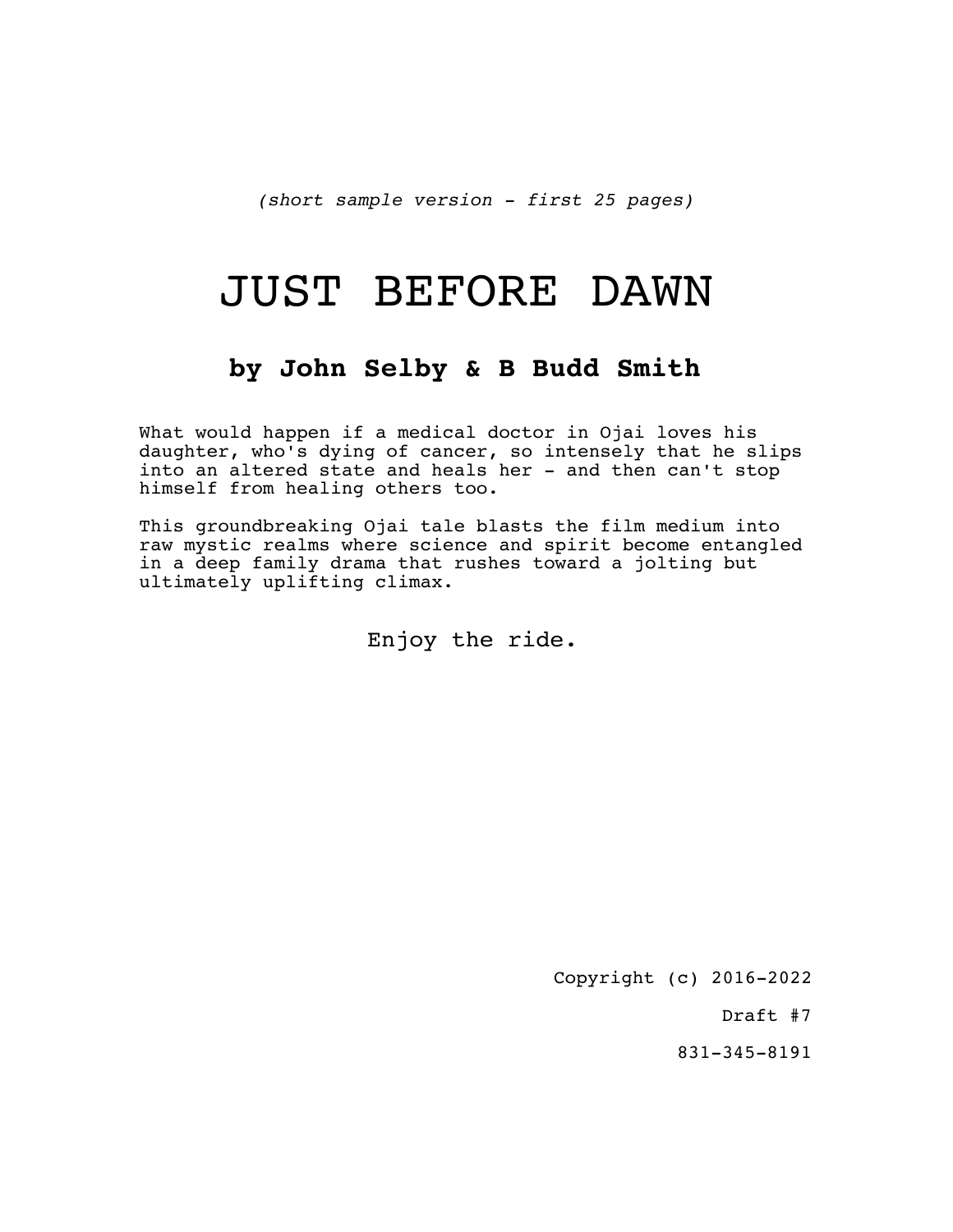EXT. SECLUDED OJAI MEADOW - DAY

The whole Ojai valley can be seen down to the west. It's a perfect springtime morning.

There's a cozy but expensive Spanish-style home nestled in the East End of the valley in the Topa Topa foothills. The house sits on acreage, with a pool, barn, corral and several horses - plus a landscaped meadow.

In the meadow two large side-by-side archery targets stand side by side in front of a low wall of straw bales. Suddenly male voices speak up -

> KENNY (V.O.) So - to the heart.

ARTHUR (V.O.) Oh, who knows ...

A middle-aged but still young-looking man, Dr. KENNY BANKS (handsome, healthy, with strong eyes and vulnerable smile) stands next to his psychiatrist friend ARTHUR BIGGS (36, rotund, balding, brilliant).

They're alone together in the open meadow - archery bows taut, arrows aimed toward the two targets. There's a moment of extreme tension as the two men hold breaths, then begin exhaling in unison -

They release their arrows at the exact same moment. With violent impact, the arrows converge and sink deep - into the same bulls-eye target.

Intermixed with this classic archery image, we see an extremely brief shot of an arrow plunging deep into a man's chest - then we're back to the benign twin-arrow image.

Stunned, Kenny and Arthur look at each other intently.

ARTHUR Jeez, you went for mine ...

KENNY But  $-$  I didn't  $-$ 

Arthur shakes his head, confused - then looks at his watch.

ARTHUR Damn, late - catch ya for lunch?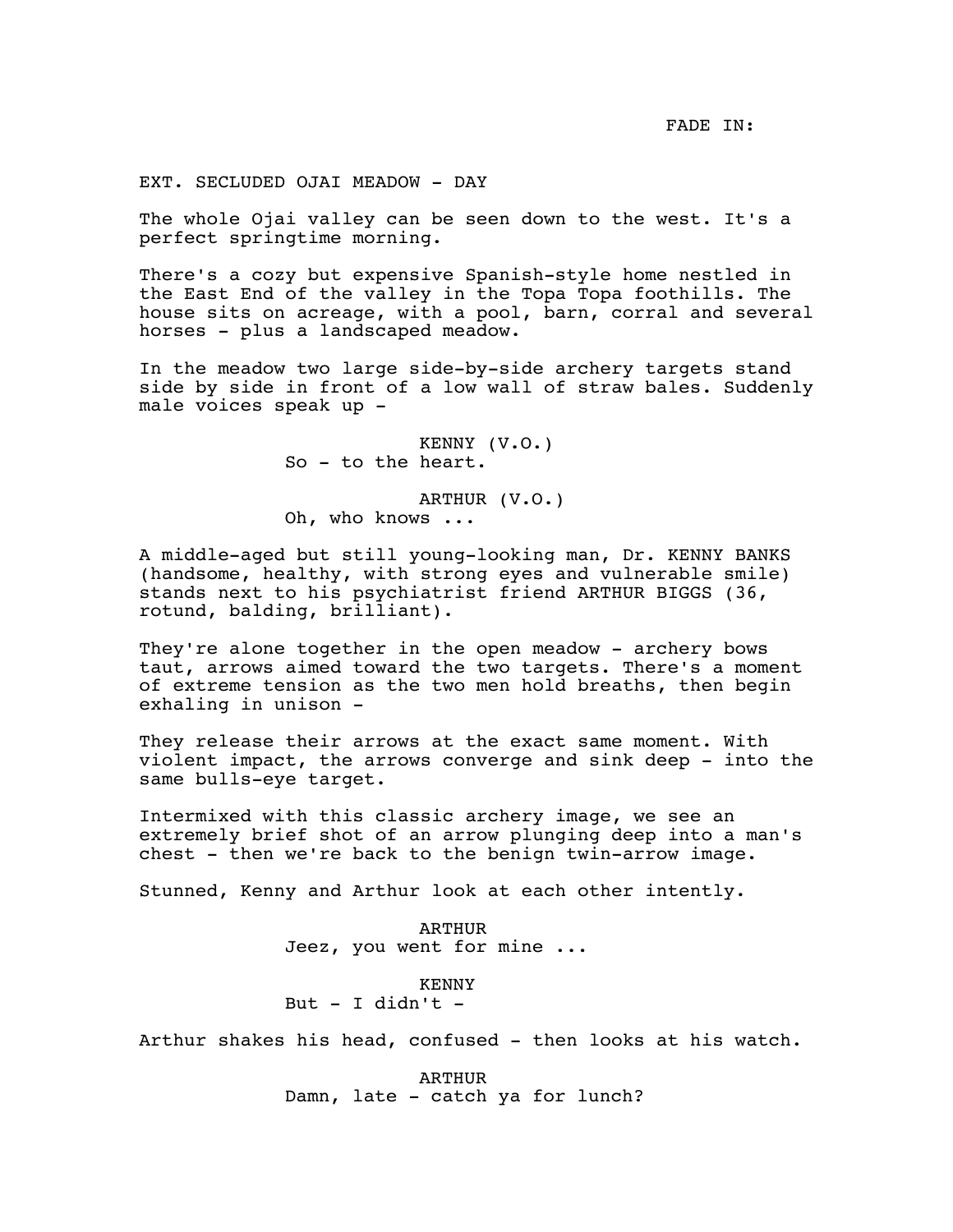EXT. CHICKEN COOP BESIDE BARN - DAY

An old hound-dog, KIERDO, stands outside the chicken coop he barks playfully at the hens inside their secure nests.

We HEAR Arthur's car driving off.

As Kierdo turns away in frustration, he comes face to face with a wild COYOTE - eyes bright, maybe wanting to play.

Kierdo whines nervously at the coyote, barks a half-friendly challenge.

# KENNY (V.O.) Kierdo, Kierdo!

The coyote turns and trots off into the oak trees. Kierdo watches him disappear, then bolts for the main house running with difficulty caused by hip dysplasia.

EXT. PATH TO HOUSE [CONTINUOUS]

Kierdo runs up a wide dirt path under live oaks and sycamores, past a large well-tended vegetable garden -

Our camera POV pulls back a bit - and we realize we're watching this through twin orbs of high-power binoculars.

EXT. HOUSE GARDENS [CONTINUOUS]

Kenny is standing quietly in casual slacks and a sports shirt, looking down over the misty Ojai valley. We watch him through binoculars as Kierdo comes running up to him.

Kenny gives the aging dog a big loving bear-hug - but notices the pain Kierdo feels from his hip disease.

> KENNY (compassionately) Kierdo, that hip looks hopeless without a miracle of some sort.

We HEAR the sound of a woman and a man talking in hushed, serious, foreign-accented voices:

> WOMAN (V.O.) So - that is him?

MAN  $(V.O.)$ All seven dimensions congruent.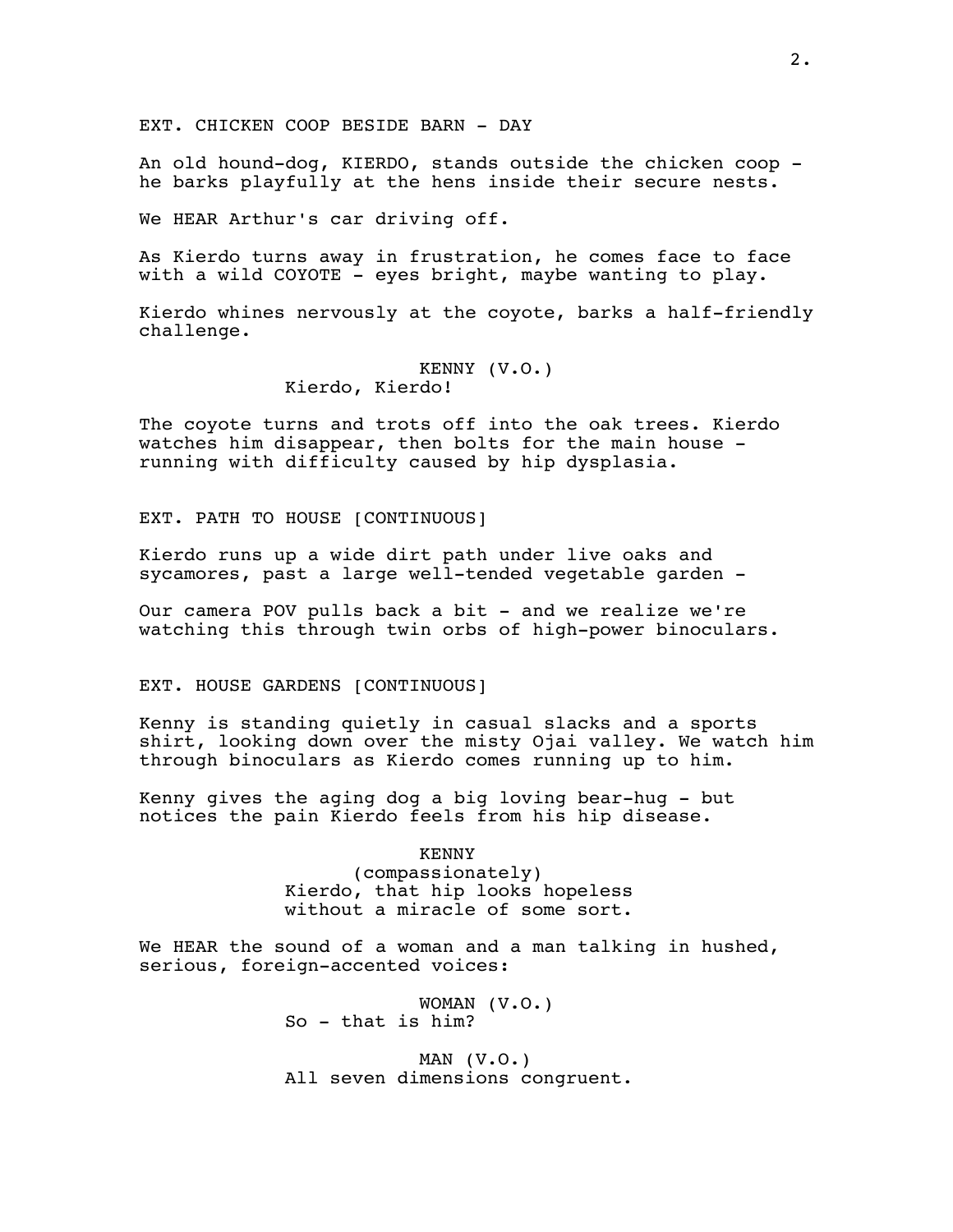Another woman's voice (anxious, American - that of the doctor's wife Jenna) grabs Kenny's attention.

> JENNA (V.O.) Kenny, did you see anything - is it still out there?

As Kenny turns and looks, we shift from dual-binocular screen to NORMAL SCREEN.

EXT. LARGE BACK PORCH [CONTINUOUS]

JENNA BANKS (40's, small solid body, pressurized emotions) is standing in her bathrobe on an nicely-overgrown porch.

> KENNY (V.O.) (supportive) Nothing out here but old Kierdo. Must have been another of those vivid dreams of yours.

Jenna doesn't respond - she just stands there, not quite focusing on him, her eyes looking here and there nervously.

> KENNY (concerned) Hey, you okay?

JENNA Of course I'm okay. I'm only bothered by that coyote.

KENNY If you see it again phone me, I'll be at the office till noon, then out visiting Uncle Jack - see how that foot's doing.

Jenna nods vaguely, goes inside the house.

Kenny hesitates, expression uncertain - then turns and walks over toward a well-preserved '56 convertible Chevy parked next to a black new BMW and an old Ford pickup.

INT. BANKS HOME [CONTINUOUS]

Jenna enters an expansive but cozy living room. Glancing out the window, she HEARS Kenny driving away.

She finds her cell phone on the coffee table and phones.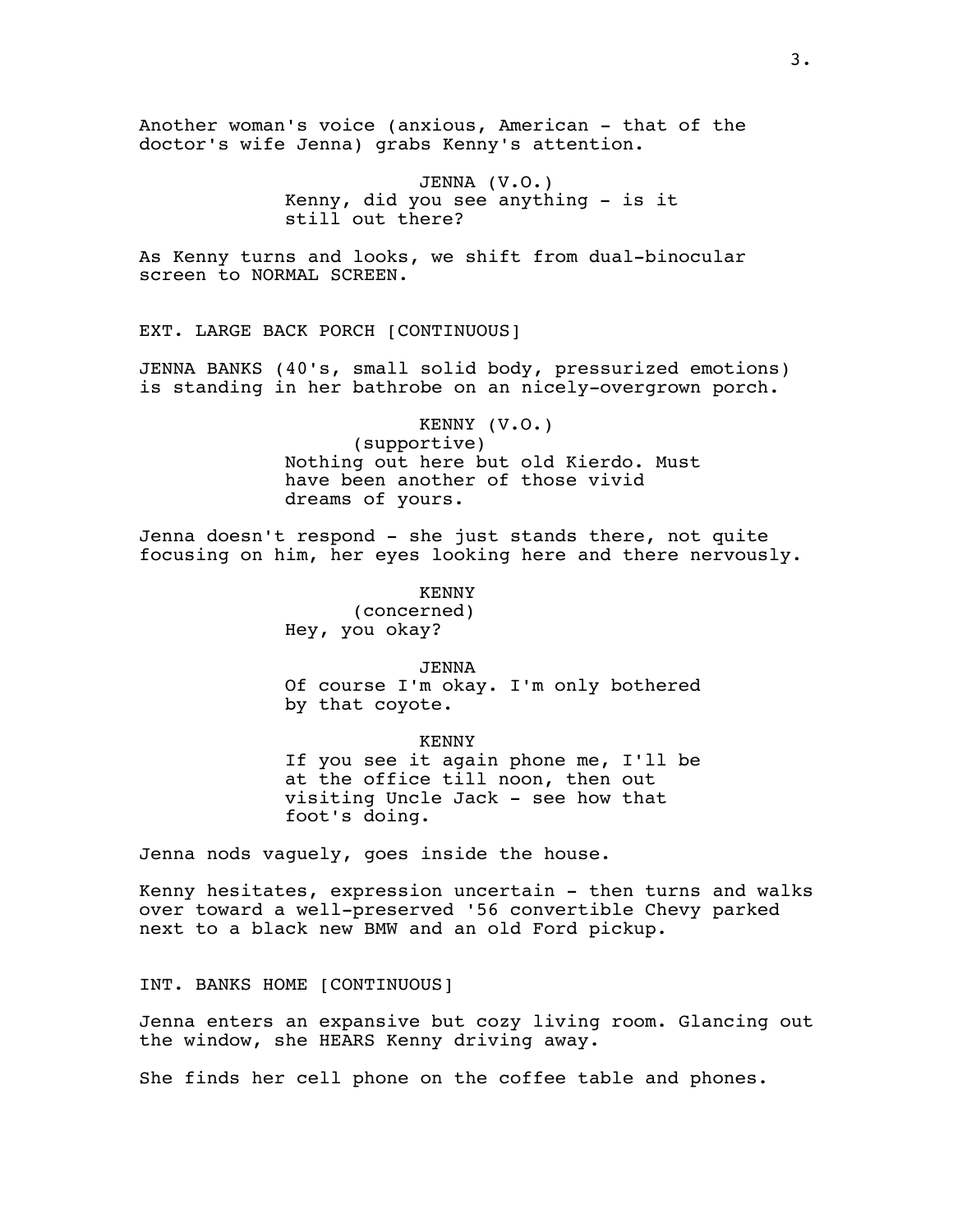# JENNA

(breathless) Reverend Bairhardt - it's me ... yes, I realize, but please, I don't know ... what is - I need to see you.

# INT. KENNY'S CHEVY - DAY

The convertible top moves back and away, revealing brilliant blue sky and white clouds.

# EXT. CREEK ROAD [CONTINUOUS]

Kenny roars down his long private driveway. As he comes to the county road his expression becomes more peaceful, he's enjoying the fresh springtime air.

He heads downhill alongside a shady fast-running stream, and turns on some music - an old '60s tune, maybe *'What A Day For A Daydream'*. His expression becomes blissful and he whistles along with the music.

As Kenny passes out of sight  $-$  a CAR comes along behind him, being discrete but following him.

#### EXT. COUNTY ROAD INTO OJAI [CONTINUOUS]

Kenny drives along orange and lemon groves - it's near Easter, everything's in bloom. He waves to a local farmer.

# EXT. OJAI MAIN STREET [CONTINUOUS]

Kenny comes to Ojai's old-fashioned Spanish Arcade. Several LOCAL PEOPLE shout friendly greetings to him - everybody seems to know and like him.

He passes the Ojai Presbyterian Church and looks up at the stained-glass crucifixion scene - we see the sudden repeat flash of an arrow piercing the chest of a man -

Kenny hangs a left, drives on into the *Banks Medical Building* that's comfortably half-hidden by overgrown trees.

INT. DOCTOR'S WAITING ROOM - DAY

Several PATIENTS are talking, reading, gazing out at gardens and a fishpond. The office stereo is playing '60s music.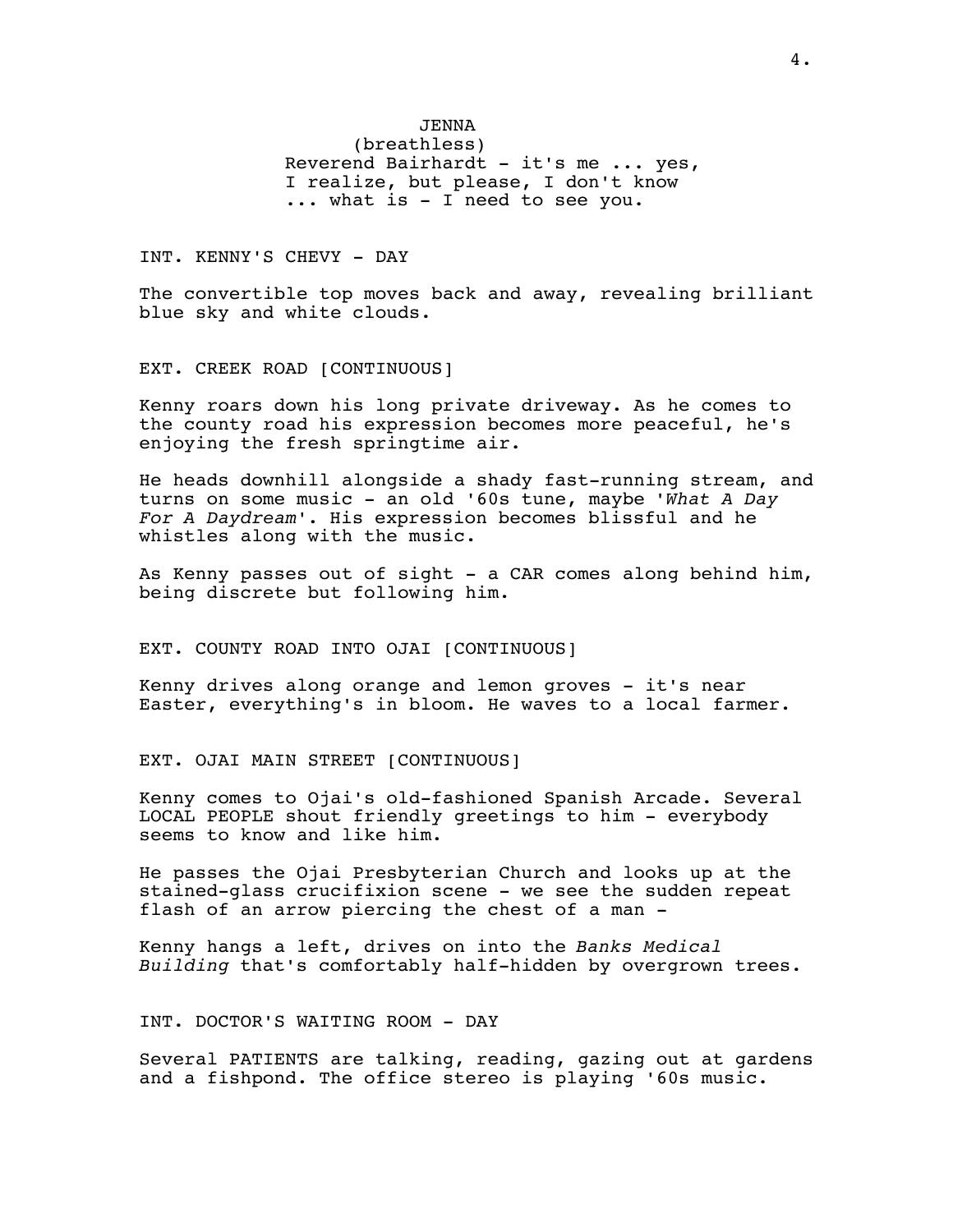Receptionist BETTY HASSEL (late-60's, friendly but in charge) sits at her post talking to a tall striking darkhaired woman (MADRINA - 30's, vague accent, mysterious).

Kenny comes in whistling a smooth lick with the lead guitar on the waiting-room stereo - pauses to greet a couple of the patients, joking amiably.

He turns - and finds himself face to face with the young dark-haired woman. Dressed stylishly but with no make-up, Madrina has unaffected natural grace and beauty.

Kenny becomes bashful in her presence, his breathing freezes. The woman extends her hand formally. She's not smiling - her eyes take in the doctor quizzically. Then she speaks with a resonant, slightly-foreign accent.

> MADRINA (surprised) So - you are Doctor Banks?

> > KENNY

That's right.

MADRINA

(slightly anxious) My name is Madrina. Please forgive me, I am somehow surprised to find you so, well - so different. I must speak with you please - in private.

KENNY Have you done the preliminaries?

MADRINA

Yes, of course.

Kenny regains his composure, smiles.

KENNY So, Madrina. I'm sure everything's going to be just fine.

She inhales sharply, her eyes brightening as a sensual smile spreads across her lips.

> MADRINA (almost whispering) Thank you - thank you.

> > DISSOLVE TO: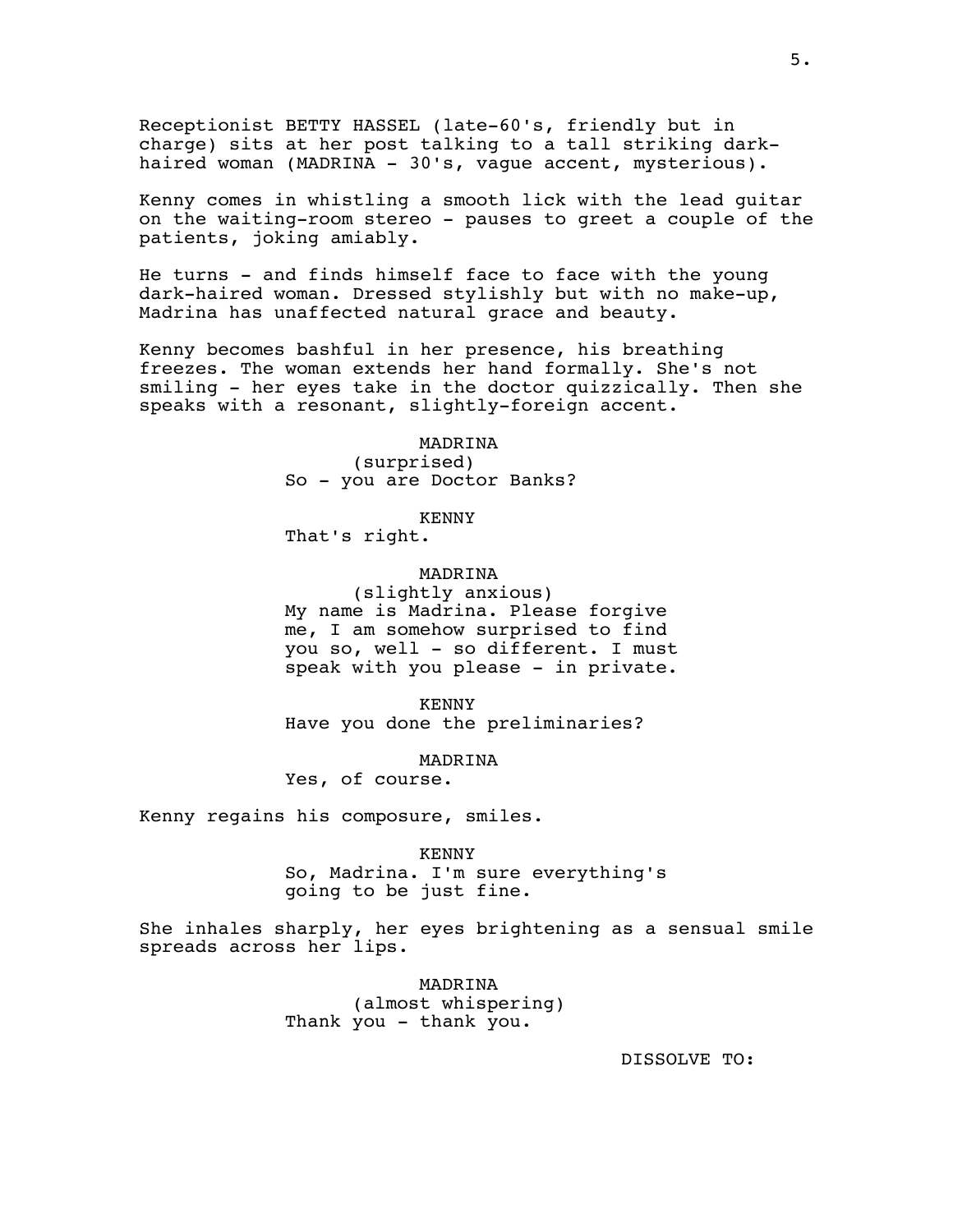EXT. BACK EAST, PRINCETON CAMPUS - DAY

A wet March snow is falling as SHANNON BANKS (daughter of Kenny and Jenna, 20, with startlingly brilliant eyes, naturally-deep expression but somewhat emaciated body) emerges from the castled depths of Princeton University.

She walks with determination through the snow.

EXT. PRINCETON, NASSAU STREET [CONTINUOUS]

Crossing Nassau Street into town, Shannon falters, her strength nearly gone but her expression positive.

A friend comes walking by, looks concerned.

FRIEND Hey Shanny, how you feeling today?

**SHANNON** (feigning health) Fine thanks.

#### EXT. PRINCETON SIDE STREET [CONTINUOUS]

Walking along the mostly-deserted snowy street, Shannon comes face to face with a very old, mysterious-looking MAN who's standing quietly alert - as if waiting for her.

Shannon reacts, somewhat frightened by the man's presence. She almost speaks - then walks past the old man.

The old man's ancient face shows his inner excitement. He follows Shannon through the snow. She glances back nervously, sees him following - hurries her pace.

DISSOLVE TO:

# INT. KENNY'S PRIVATE OFFICE - DAY

Kenny is staring vaguely out a picture window at beautiful gardens. His body convulses slightly - he raises his hands to his chest.

A light rap of knuckles on his door makes him jerk. In walks Betty, bringing the ceremonial cup of morning coffee.

She puts Madrina's folder down on the desk, and speaks with a fairly strong, judgmental Scottish accent.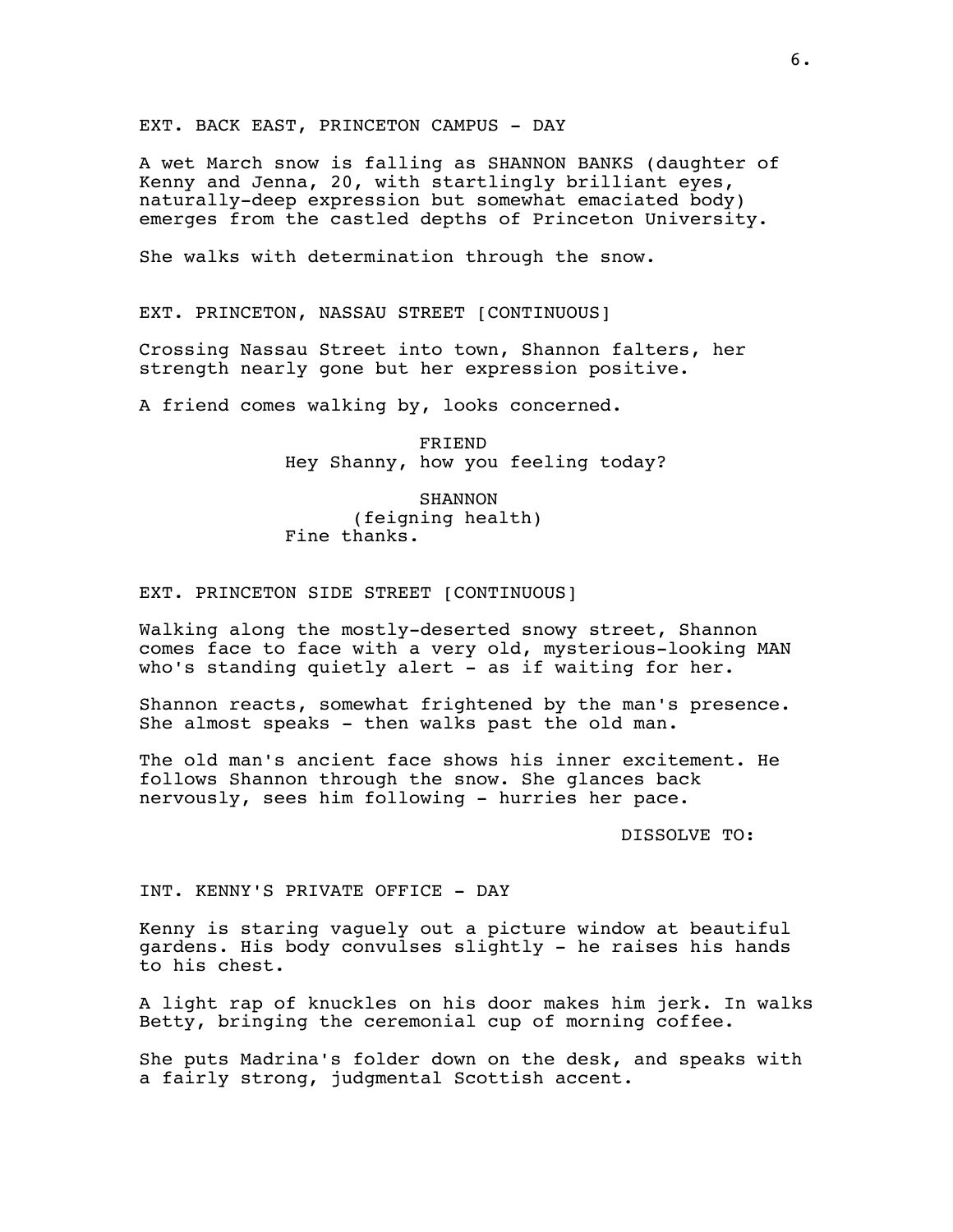#### BETTY

She says she has no insurance, is paying in cash. Some street address in Italy - vague complaint of recurrent abdominal pain. My guess is she's Egyptian. The last name, Magdael - or is it the Israelites who end their names that way? Oh - before I forget - Roger Maddox is back in hospital. Probably won't make it out this time. He'll be the very last of your father's old buddies.

Kenny frowns.

KENNY What - you think Dad could have helped him?

BETTY

(cautious) There never was any way of knowing, beforehand. Besides, old age gets us all, regardless.

She takes a couple steps toward the door, then turns.

BETTY (cont'd) (still bothered) That lady - spooky eyes. And the way she took your hand and held it for so long. Have you two, well, met before?

KENNY

What? No.

BETTY Kenny, what is it, are you alright?

KENNY (trying to joke) Of course I'm alright - I'm the doctor, remember?

DISSOLVE TO:

INT. LARGE MEETING ROOM, PRINCETON - DAY

At a simple non-esoteric gathering, 20 wide-awake folk have their attention focused on a middle-aged long-haired leader named RALPH BERRINGER. A seemingly-atonal Peruvian flute is playing softly, sounding spooky to unaccustomed ears.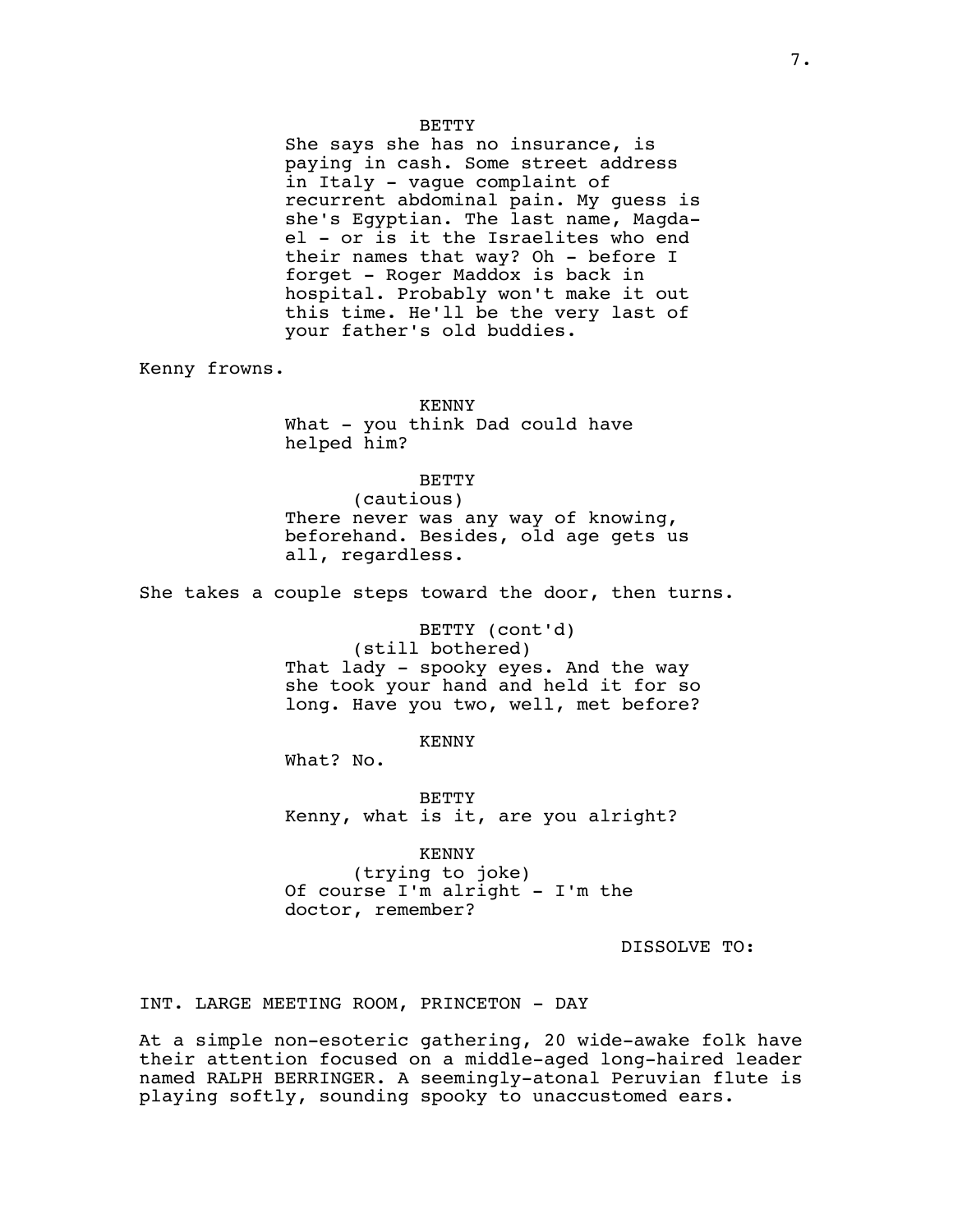#### RALPH

Let me perhaps put this another way. Each and every one of us here represents eternity's crazy impassioned love affair with chronological time. Spirit did somehow individually embody its quantum presence quite miraculously within three-dimensional human form.

Shannon comes in, quietly unnoticed, sits down in the back. Her face shows she's in pain - but also able to tune in to what's happening in the room as the teacher continues spontaneously talking.

# RALPH (cont'd)

The basic eternal truth for me that's present right now is this - we'll never comprehend the deeper mysteries of human incarnation until we realize right in the center of all our seven chakras that Mother God and Father God - they are profoundly organically in love! And which is the neutron and which the proton? And from whence cometh the attractive force that holds them close together, but also holds them forever apart?

Ralph now notices Shannon. His expression shifts, he gives her a slight nod of concerned recognition, smiles softly to her - then goes on talking to the group.

# RALPH (cont'd)

The dynamic energy of human sexuality and celestially playful creation that motivates our entire being from first to last breath - this charge is nothing less than the primal raw expression of Holy Spirit by whatever name, manifesting right here right now. (beat) So let's look inward focus on the energy, the quantum power of love, the eternal spiral. Do you feel it coursing through you with every breath that you welcome in and every breath that flows like the tide out ... and all those black holes and white holes holding such perfect motionless silence in between ... breathe on!

He falls silent and looks around the room, then holds Shannon's steady gaze, smiles to her warmly.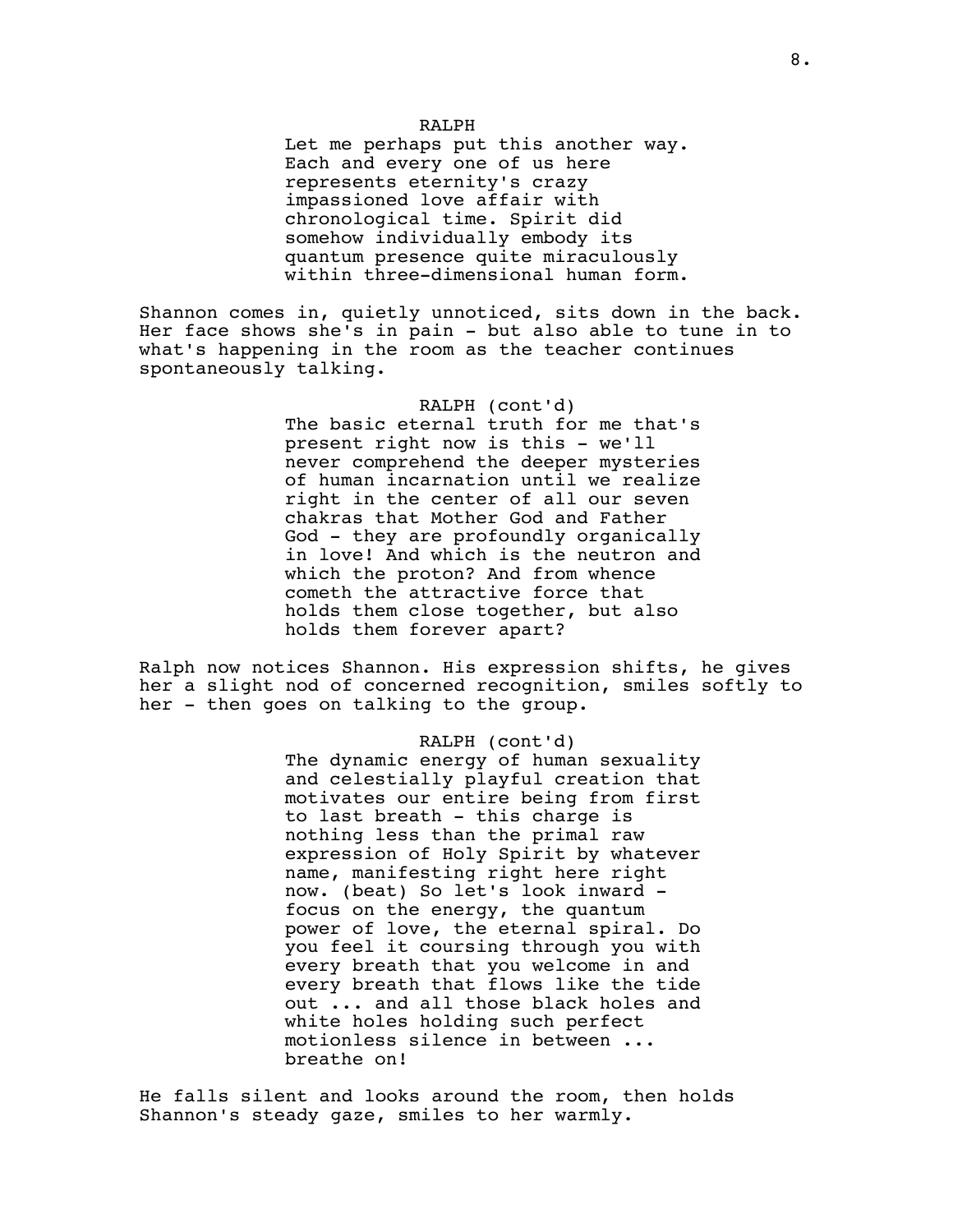RALPH (cont'd) Shannon - we're pleased you could come today.

Just then the old man (LAZANTHO) enters, nods to Ralph.

Ralph's reaction to the old man is shock, then confusion then an excited delighted nervousness.

> LAZANTHO (calmly to Ralph) Don't let me disturb your flow.

> > RALPH

(voice low, tremulous) Welcome, Lazantho! (beat - then to the group) My friends, most of the deep understandings I am bringing through anew to you have come to me through this man who is suddenly, after so many years, here in our presence again.

Shannon glances at the old man as Ralph continues talking.

RALPH (V.O.) Enough words - let's close our eyes, focus on the breath, the heartbeat. Let's set aside all traditional forms of understanding and just relax right here, right now, into the infinite atmospheric ocean of spiritual presence, gracefully indwelling ...

All eyes are now closed - except for Lazantho's, which are fixed again upon Shannon. She opens her eyes and sees the old man looking right at her.

He rises, nods for Shannon to follow - leads her outside.

EXT. PRINCETON STREET [CONTINUOUS]

Uncertain but not timid, Shannon walks alongside the old man silently through the snow. There's no one else in sight.

He pauses, eyes Shannon again  $-$  then smiles strangely, seeming to recognize her. He's spooky but not menacing.

> LAZANTHO So - you are Shannon.

SHANNON My friends call me Shanny.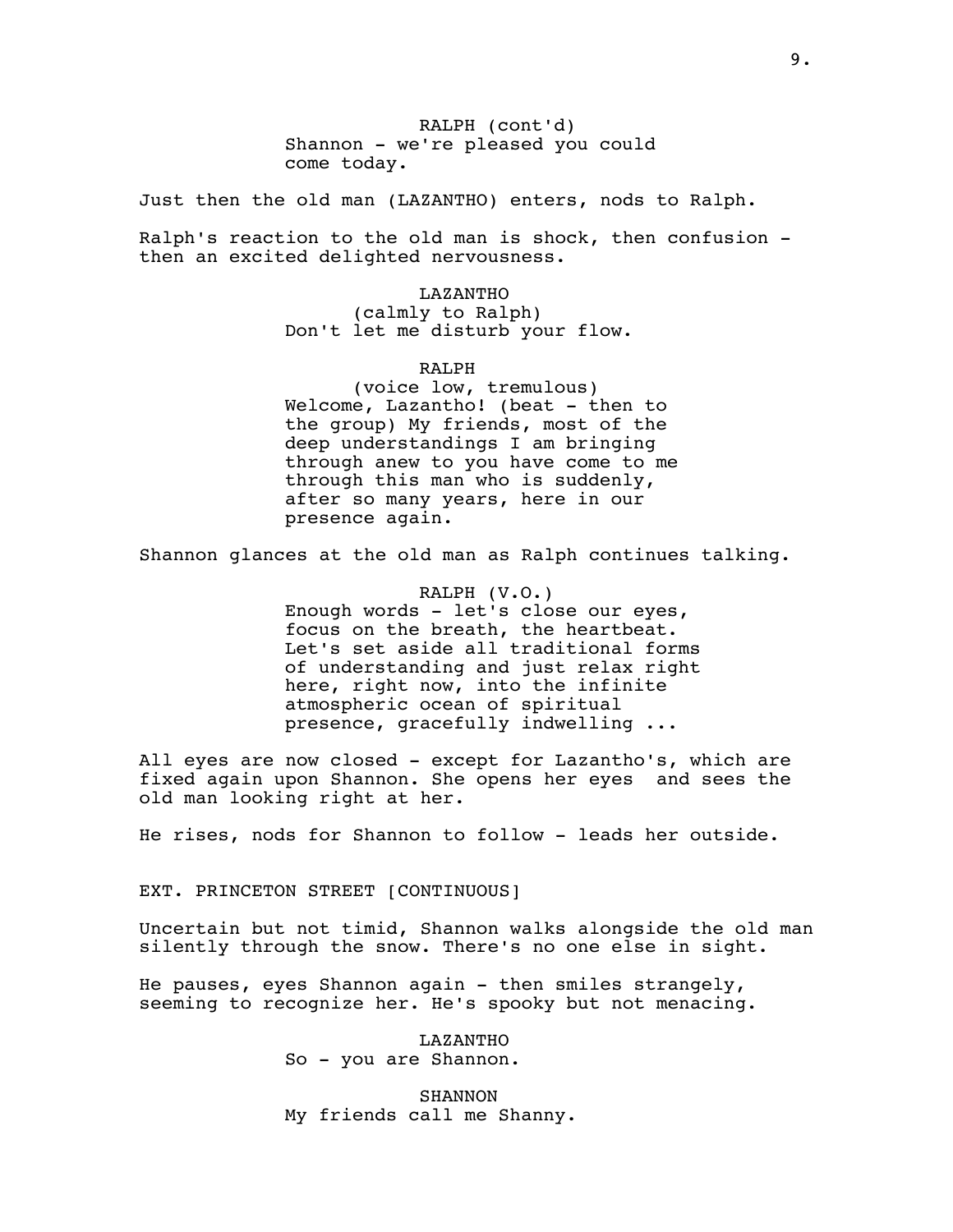# LAZANTHO

This moment, the snow lightly falling, fluttering to the ground, to rise again, no doubt. Who said that? But what is this - you appear ill.

# **SHANNON**

(matter-of-fact) Stomach cancer. Ralph's helped me but he doesn't work miracles, not in my case at least.

#### LAZANTHO

(beat) You must tell me - do you see yourself dying?

#### SHANNON

(becoming emotional) I keep expecting to get better, deep inside I feel ... but still, in my body I keep getting worse.

# LAZANTHO

Your yourself being ill - so strange. This means you should - ah. I know someone you can go to who can help you - if this is truly what you want.

Shannon doesn't answer - she begins trembling. Lazantho takes out a pad and pen, writes something - hands her the note. She reads what he wrote - then looks up, surprised.

#### SHANNON

But this street address - are you playing with me? It's in Ojai that's my home town.

#### LAZANTHO

Yes - and I shall perhaps join you later. Meanwhile, praises that you have been found - and my blessings, such that they are, upon you. Go now.

#### **SHANNON**

How strange. Deja vu. Is this really happening or are you just another of my weird dreams?

#### LAZANTHO

I now give you the energy to go catch a plane very soon - promise me.

Lazantho turns and walks away. Shannon stares after him, then looks down at the piece of paper -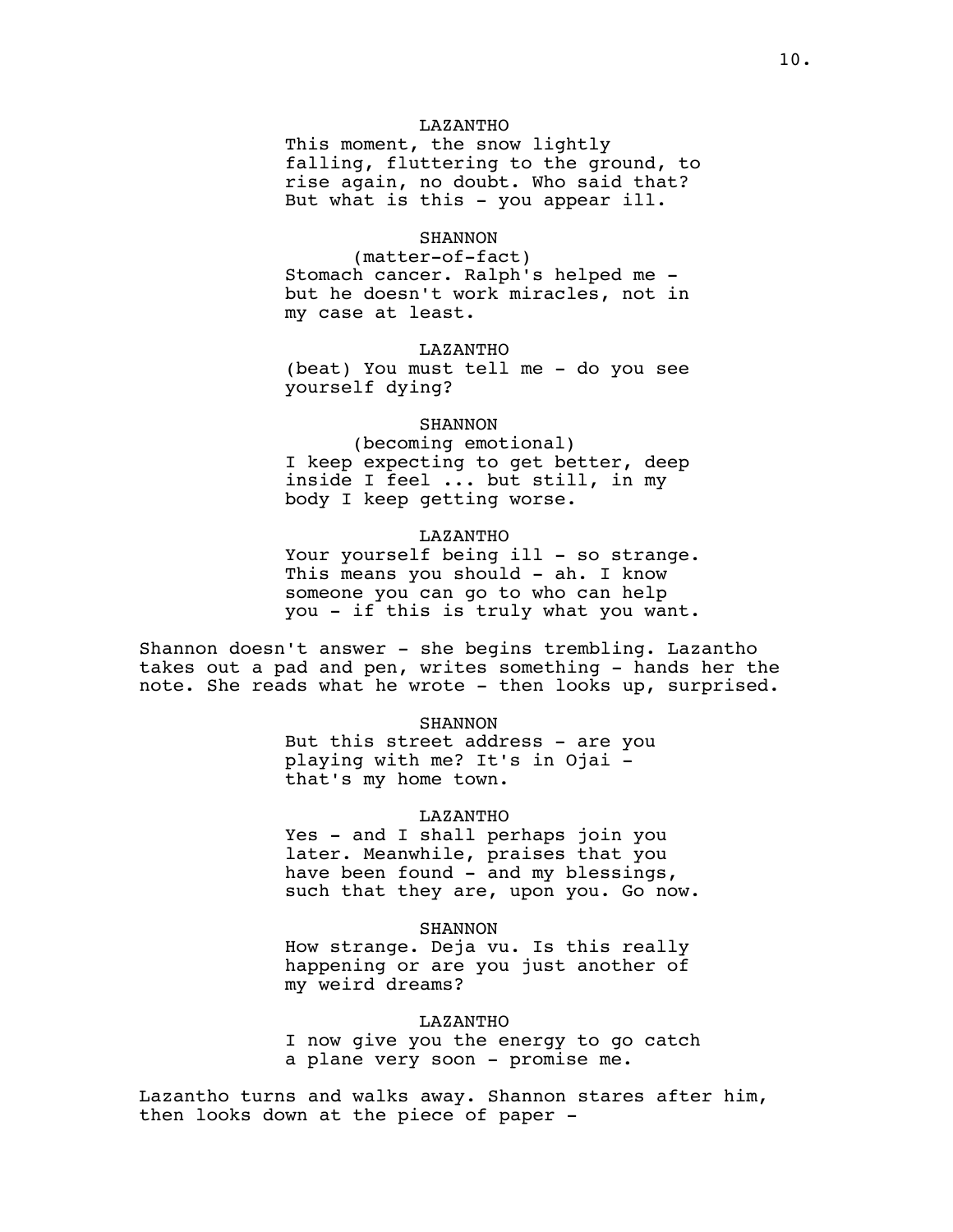INT. HALLWAY OF KENNY'S OFFICE - DAY

Kenny emerges from his office - sees his nurse RUTH with the tall mystery woman, Madrina, standing on the scales.

> KENNY (formally) When you're ready.

He walks past them into one of the patient rooms.

INT. PATIENT ROOM [CONTINUOUS]

Closing the door behind him, Kenny exhales loudly. The room has impressionist watercolor scenes of Ojai on the walls.

The door opens - Ruth walks in, hands Kenny a clipboard with the woman's vital statistics.

> RUTH Everything normal - that we can see.

Ruth exits and Madrina comes walking into the privacy of the examination room. She closes the door behind her. They stand staring fixedly at each other.

> MADRINA I am sorry if I disturb you.

> > KENNY

Disturb me - of course not, why should you disturb me? Have a seat -I understand you have stomach pain.

Madrina settles into a comfortable chair.

MADRINA Yes, I have had pains on and off, right here.

She places a hand lightly over her left abdomen.

MADRINA (cont'd) I am hoping perhaps, that you can help me to heal.

KENNY I'll do my best.

MADRINA (suddenly intimate) I must say to you, what a great relief it is to finally find you.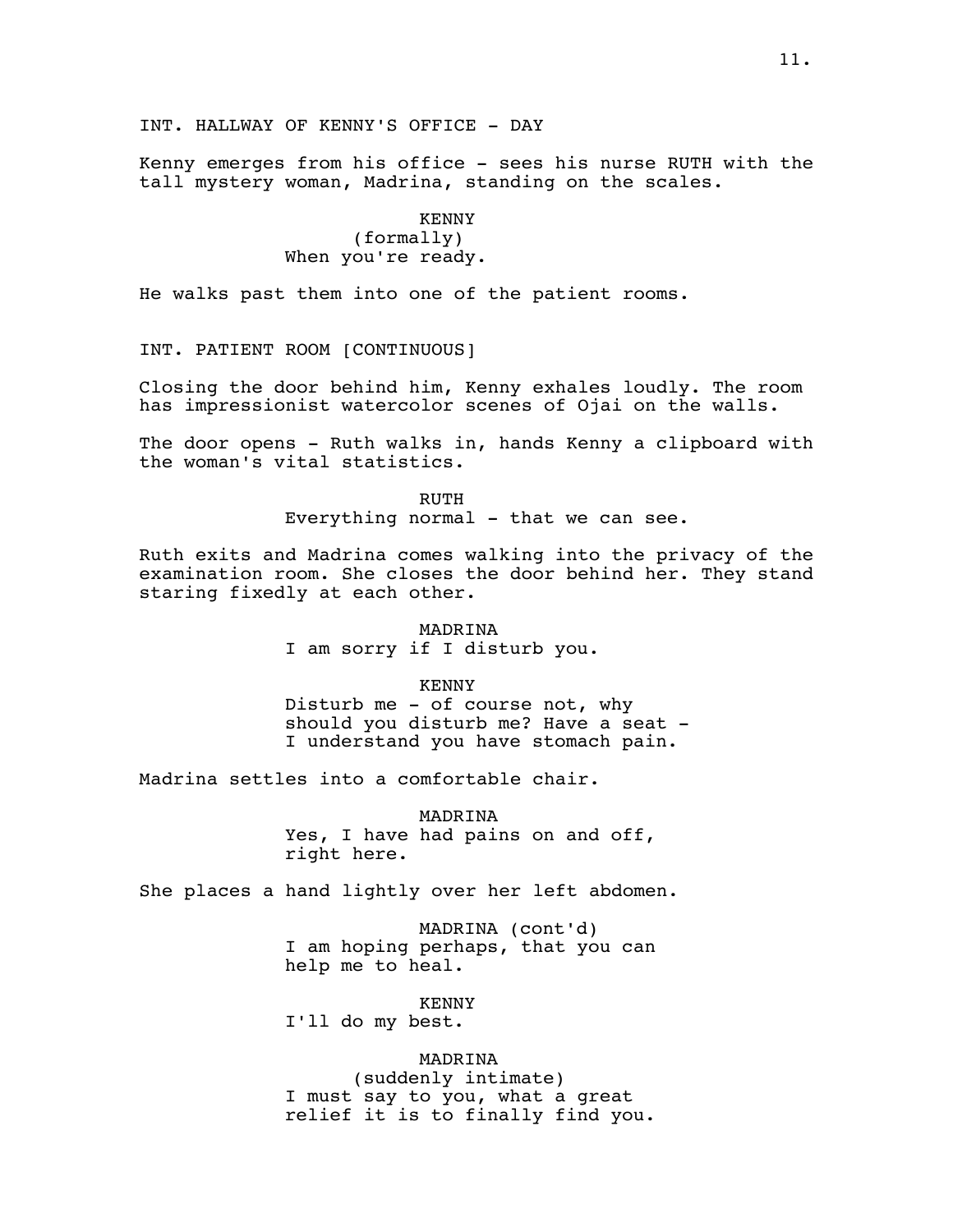KENNY I've been right here, fifteen years and counting.

#### MADRINA

(confused) No, I mean - oh, this is so difficult. Perhaps I should not have come at all.

KENNY If you have pain, it's important to have it checked out.

#### MADRINA

Yes, well ...

KENNY So when did you first feel the pain?

#### MADRINA

Months ago I noticed something inside me - it has not become better. I need the right person, someone like you, to touch me - to heal me.

#### KENNY

(defensively) Hold on now - doctors aren't healers. We're here to do what we can, but it's of course your own body that does the healing.

She stares at him blankly, as if what he's said doesn't quite make sense to her. He turns away a moment, clears his throat - then faces her again.

> KENNY (cont'd) Tell me, where are you from, I mean originally?

#### MADRINA

Oh, my father, he was a mix of American Indian and Irish. My mother was Hawaiian and Chinese.

KENNY Ah. Quite the genes. So then, about your pain.

MADRINA Yes - perhaps you can feel, tell me what it is.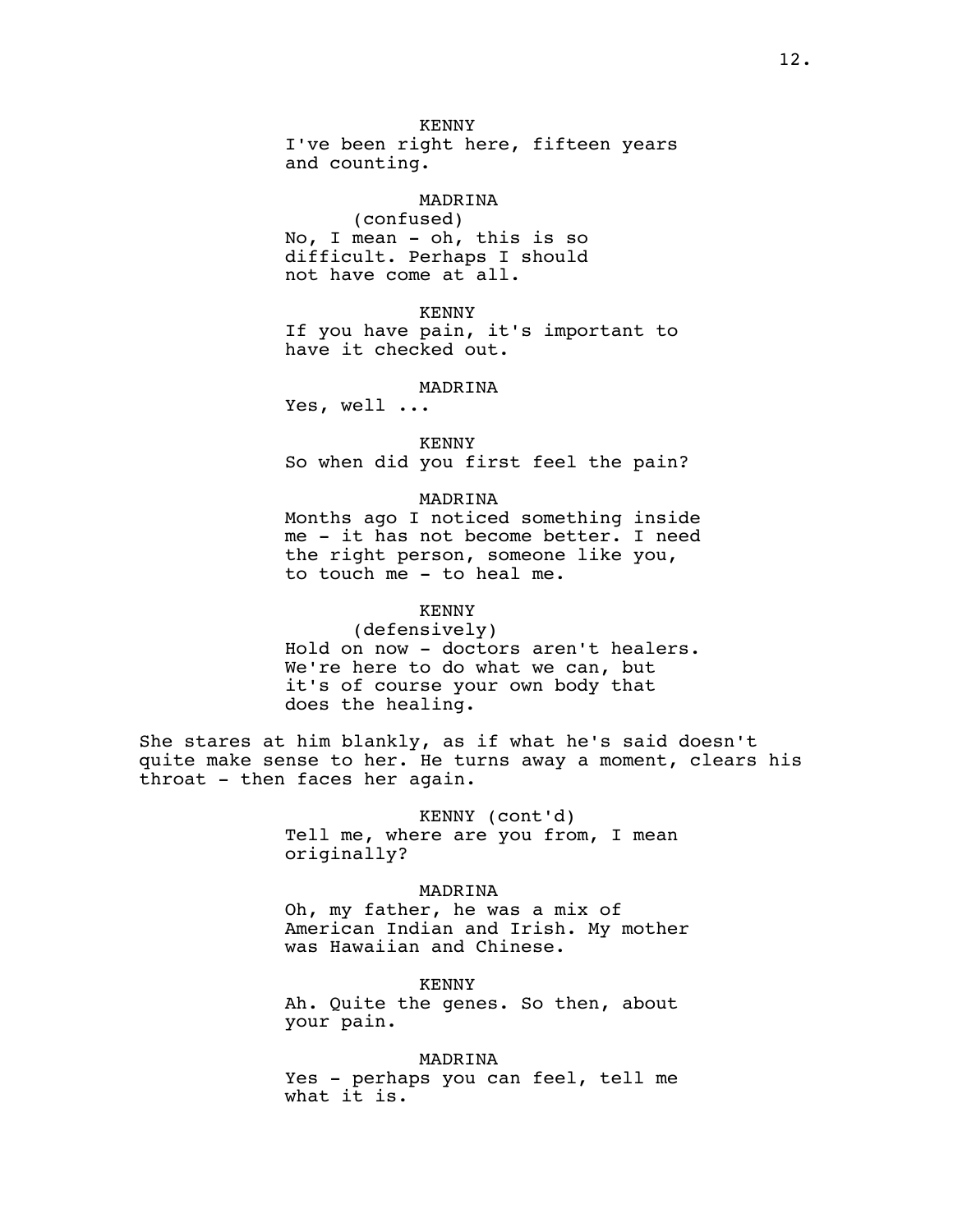KENNY

Well - alright. Loosen your clothes in that region, lie down there on your back, we'll see what it is that's bothering you.

He half-watches her unbutton her vest, open her blouse, unbutton her slacks and then lie down on the examination table. She glances nervously at him, then closes her eyes, inhales, stretches involuntarily.

When Kenny makes contact with her skin, she inhales sharply.

KENNY (cont'd) (professional but kind) It's okay, you can relax.

She's now staring at him with wide-open expectation.

KENNY (cont'd) Are you worried that I'll hurt you?

MADRINA

No, please continue - I want to feel you, you're - I mean I want you to feel ... continue, please.

She closes her eyes and he presses his fingers into her abdomen, lightly at first, feeling for tell-tale hardness. Not finding any, he presses deeper, exhales slowly, concentrating upon the sensations coming to his fingertips.

Suddenly she sits bolt upright, gasping for air.

MADRINA (cont'd) No! This is - I am sorry. There is nothing at all wrong with me.

She reaches out and takes his hand in both of hers.

MADRINA (cont'd) (whispering seriously) I only required to feel your touch. Now I know. But this is all wrong. Please, forgive me.

She stands up and begins buttoning her slacks, firing a sudden look at him watching her.

> KENNY Sorry, but I'm not any kind of New Age healer if that's what you're looking for.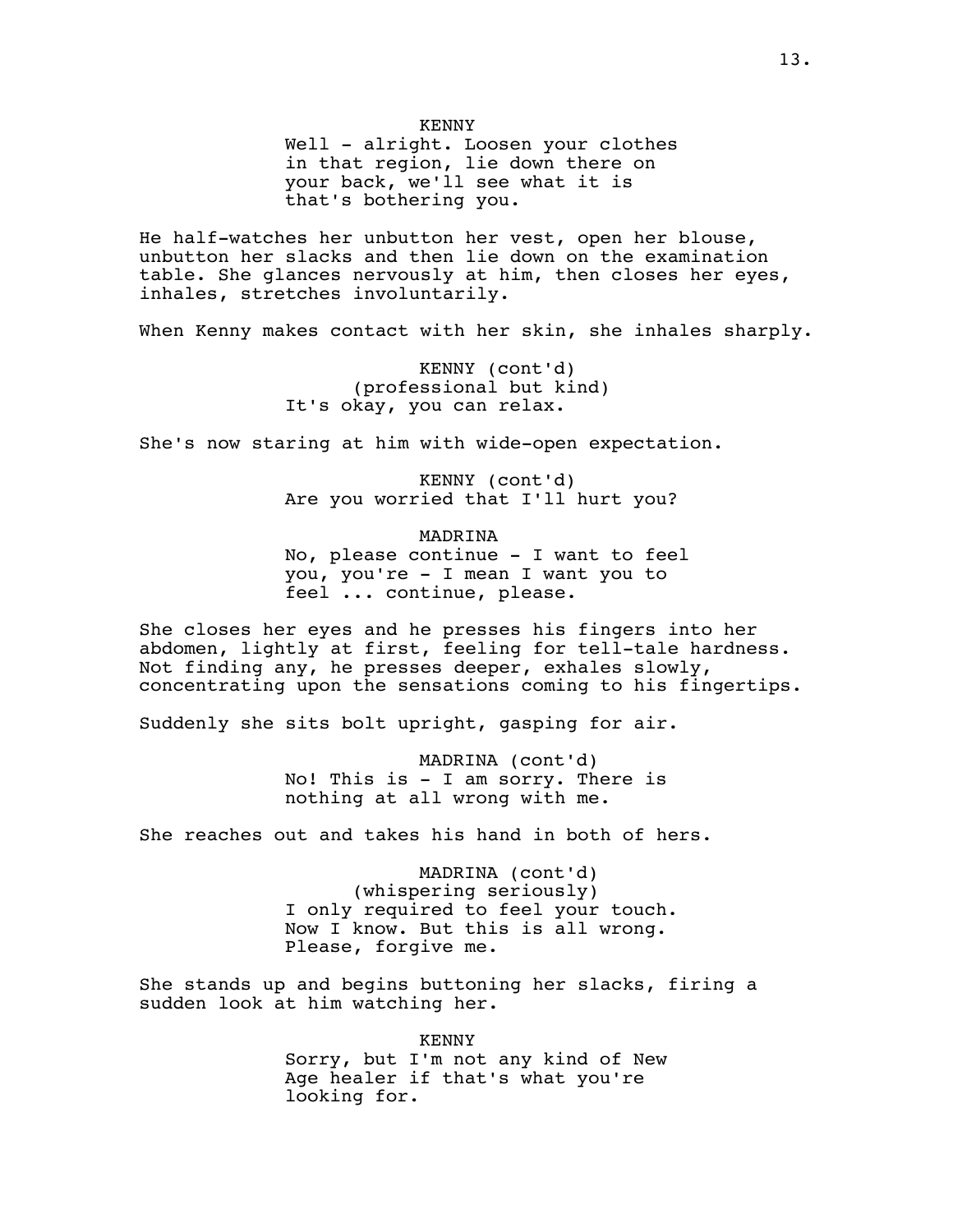# MADRINA

But you do have the healer's touch.

# KENNY

(defensive) Sorry - for me there's no mystic force in the universe that intrudes upon the medical model.

Madrina stares at him, looking both hurt and confused.

# MADRINA

Oh. I see.

KENNY

So is there actually nothing wrong with you?

#### MADRINA

I came here only because, you see, events led me to you but it felt essential to meet you in person.

#### KENNY

There's plenty of so-called psychic energy healers around this valley if that's what you're looking for.

#### MADRINA

I am only interested in an actual doctor such as yourself, who has recently come into possession of certain powers which lie quite, well - beyond the medical.

# KENNY

(cold) Well you were misinformed in my case.

#### MADRINA

But your touch, I did feel - I must ask you, I must know. Have you felt any unusual energies entering your body during these last two weeks?

### KENNY

Please, I don't know what it is you're up to but this is a doctor's office. I have a number of genuinely ill people waiting out there needing serious medical attention.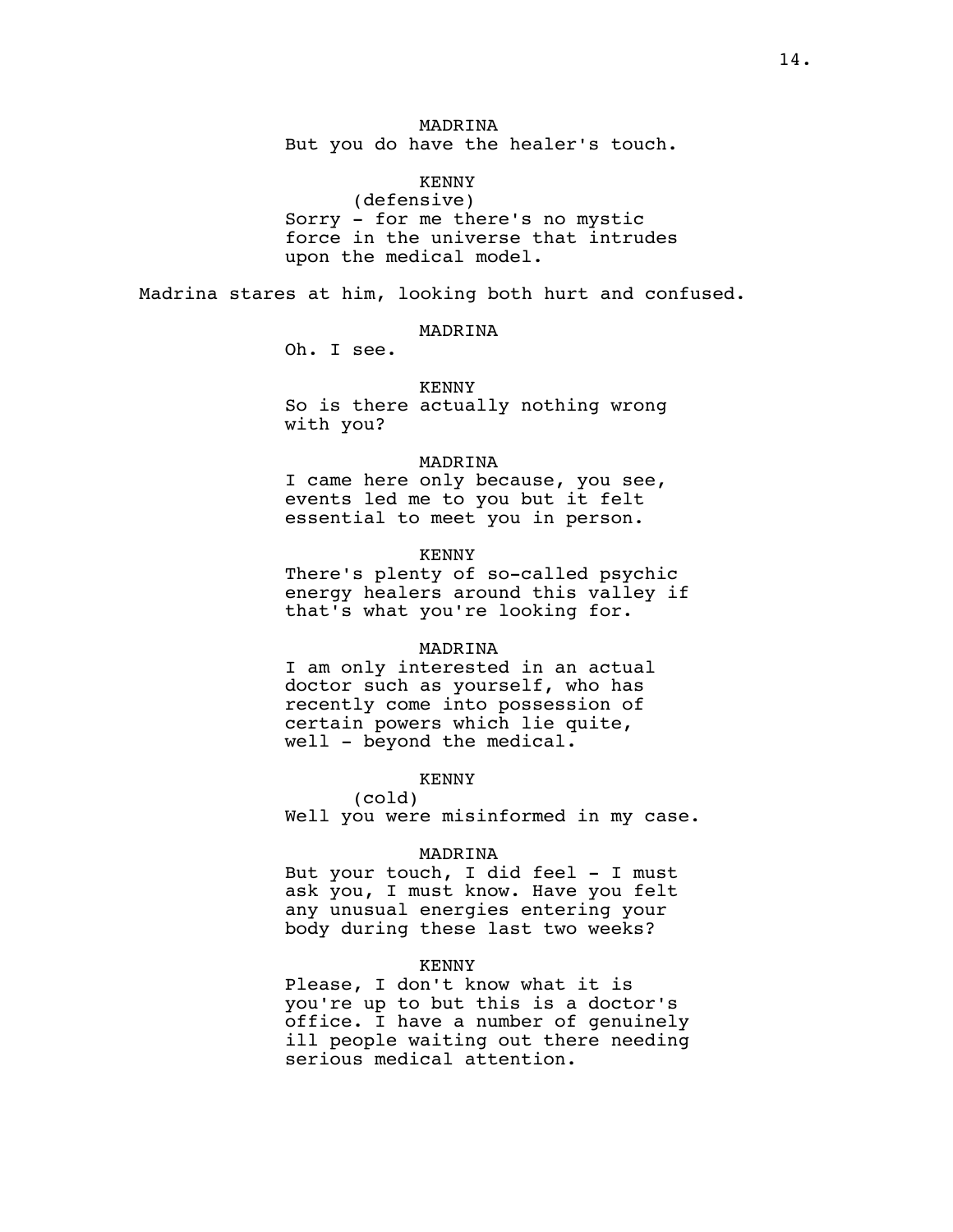# MADRINA

I see. So excuse me - perhaps I do have the wrong person after all. I am sorry to have disturbed your day.

KENNY

(softening) You don't disturb me, I like you, very much. But I'm just a doctor.

MADRINA Yes, well - carry on, doctor.

She turns and walks out - Kenny stares after her.

DISSOLVE TO:

# EXT. OJAI BACK STREET - DAY

With Jenna Banks at the wheel, a BMW comes driving fast past the Ojai Presbyterian Church, turns onto a side drive and goes around to the back of a large old two-story house, She parks where she won't be seen from the street.

INT. HOUSE [CONTINUOUS]

Reverend WILLIAM BAIRHARDT, minister of the Ojai Presbyterian Church (recently widowed, early 50's) is standing where he can look out his study window at the BMW.

> WILLIAM (to himself) Oh God, what am I to do with her?

He goes back to his desk, tries to remain calm. A Bible and Concordance are open on the desk - he's working on his Palm Sunday sermon.

Jenna comes bursting into the office.

WILLIAM (cont'd) (professionally) Ah, there you are.

She comes into his arms without hesitation - and bursts out crying.

> WILLIAM (cont'd) (honest compassion) There there - you're trembling. What's happened?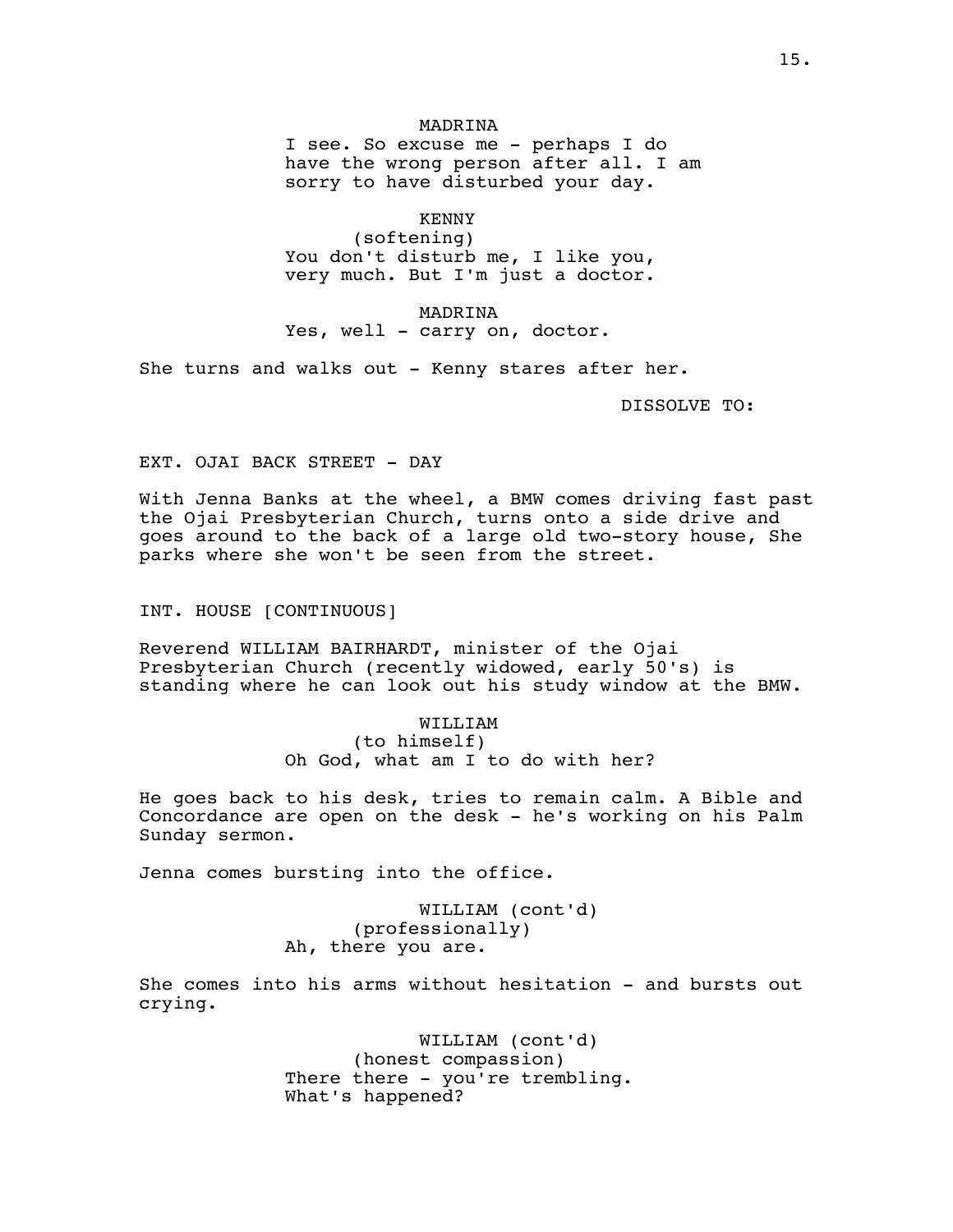JENNA

I'm not sure. I woke up early this morning, walked downstairs, out into the back yard - and there was a coyote standing there staring right back at me -

# WILLIAM

A coyote?

JENNA William, she said something to me.

WILLIAM (upset at this) What?

JENNA Yes - somehow I heard her.

WILLIAM Well.What did you hear it say?

# JENNA

(crying again) Oh Billie, I'm so scared - this was the opposite feeling than before completely different, perhaps even evil. Tell me what it means!

WILLIAM What exactly did the dog say?

JENNA

I told you it was a coyote. She spoke to me in such a low, soft voice, welcoming me. And I must tell you this, I must - her voice, it was almost like - my Shanny's.

This makes the pastor especially upset.

WILLIAM Jennifer, now tell me - what exactly did the coyote say to you?

JENNA (beat) Oh - it's going foggy now it's gone, I forget.

WILLIAM But you must remember!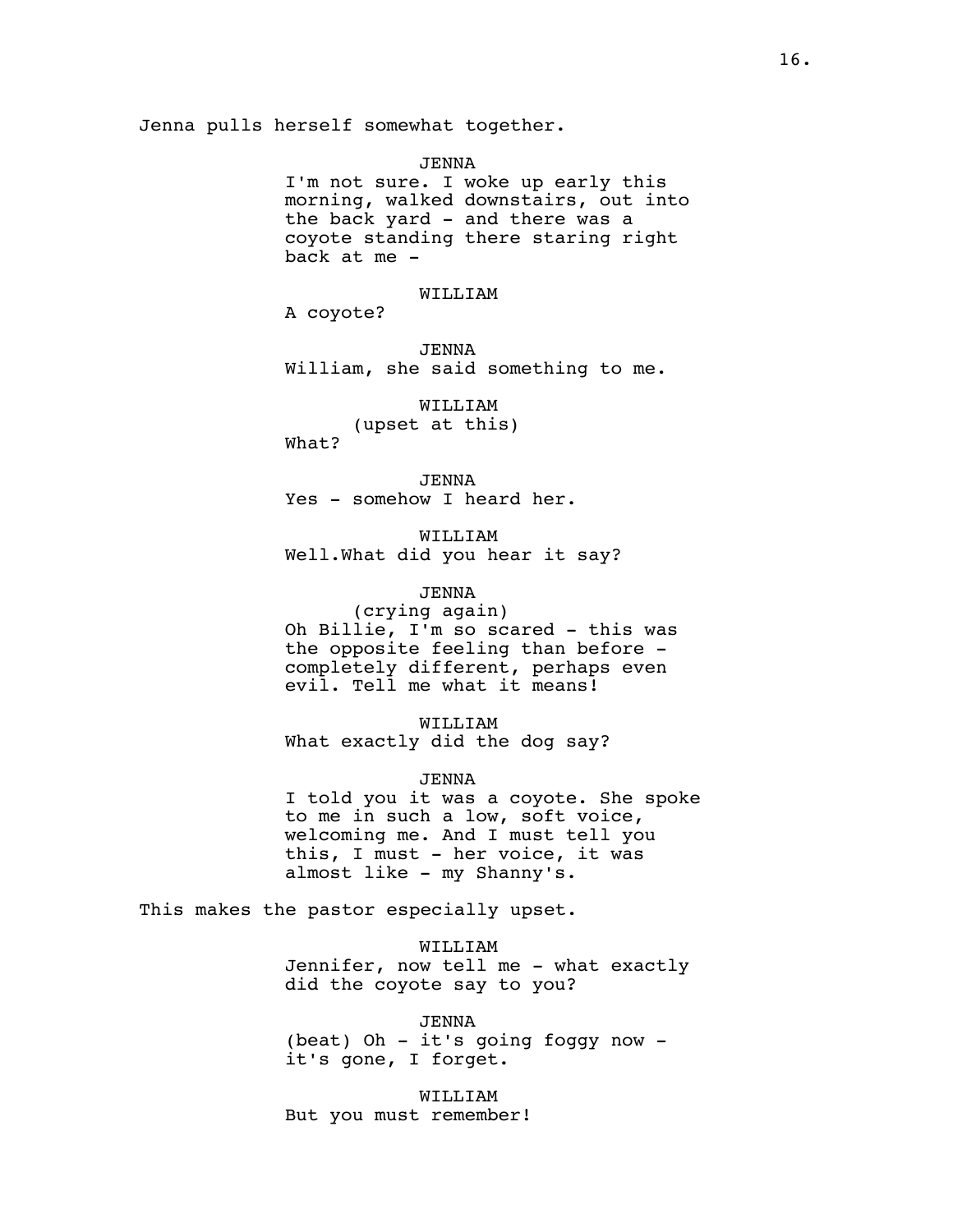JENNA Please, don't shout at me.

William stares down at his Bible, confused and upset.

JENNA (cont'd) (whispering) William, there was more - when the coyote turned and trotted off, I had this tremendous yearning to follow. Oh God, I'm so afraid that Shannon's loss of faith, that it will happen the same way to me. Please, pray with me - for her.

He takes her hand - they kneel together.

WILLIAM Dear Christ Almighty, be with us now. Bring us understanding. Bring us clarity, bring us peace of mind ...

We HEAR quite contrary music rise up on the soundtrack -

DISSOLVE TO:

EXT. OJAI COUNTRY CLUB DRIVE - DAY

Kenny comes cruising in his Chevy along the private road to the Ojai Valley Country Club, listening to some rock tune.

His expression is serious as he pulls up to the main entrance, cuts the engine, hesitantly allows a valet to take his car as he walks inside.

We see the car that was following him earlier pull up and park in the lot. Two Asian people, a man and a woman, follow Kenny discretely into the Country Club.

INT. COUNTRY CLUB RESTAURANT [CONTINUOUS]

Arthur is sitting alone at a prime-view table. He's a natural sexual dynamo in spite of his unusual looks and intellectual flair - he has two women making eyes at him. As Kenny walks into the big room, Arthur waves him over.

> ARTHUR Hey, what's that look?

Kenny sits down across from him, gazes at the lush golf greens and hazy coastal mountains. Reaching for the gin tonic in front of him, he notices his hand slightly shaking.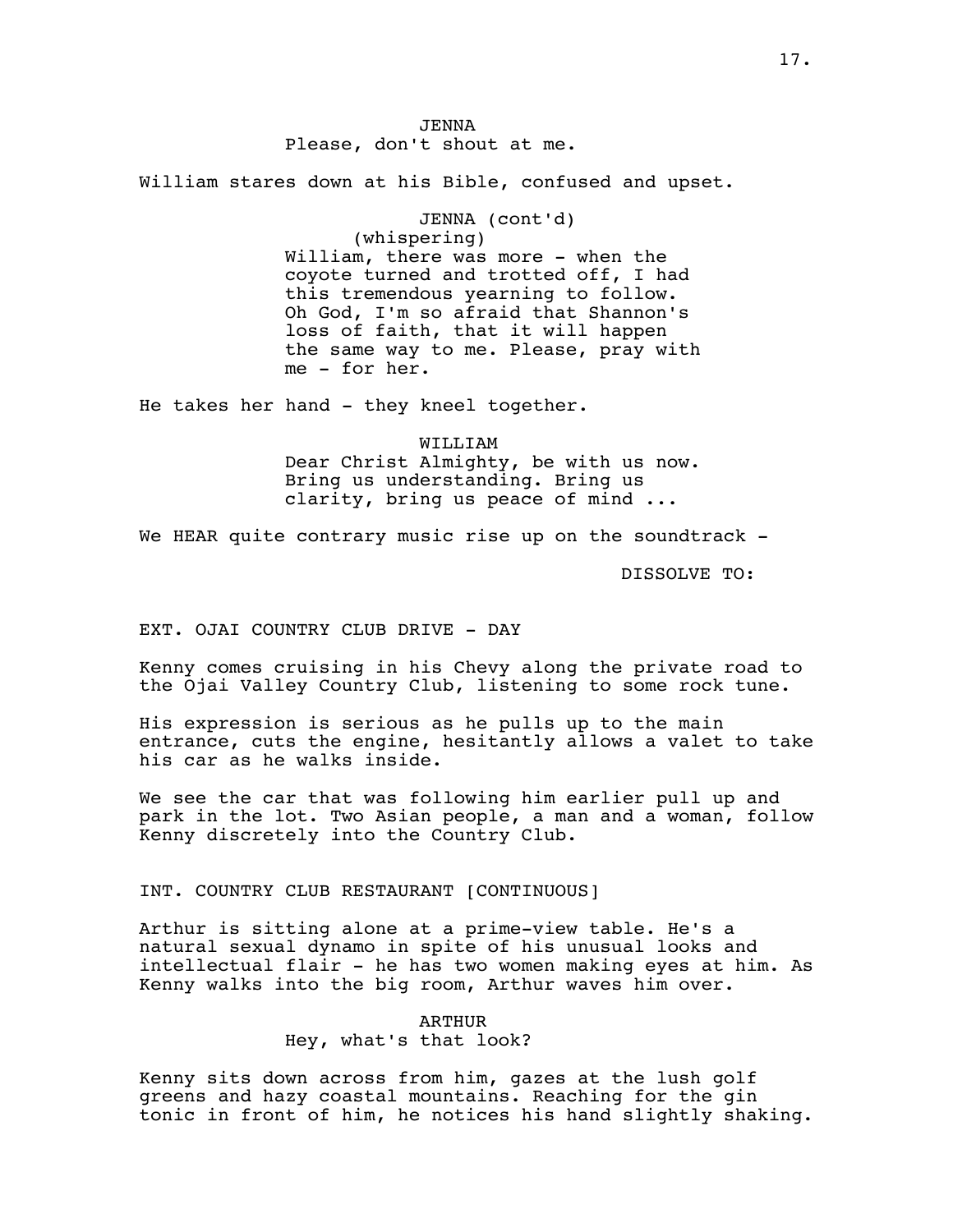Arthur - an accomplished psychiatrist - remains silent a moment, watching his friend closely.

> ARTHUR (cont'd) You appear slightly ephemeral.

> > KENNY

(bothered) Ephemeral?

ARTHUR Did Jen see another of her angels?

KENNY

Coyote this time, she says it talked to her.

#### ARTHUR

You know you're going to have to act. If she won't come see me, she's got to get help somewhere or she's going to go over the edge and be gone.

#### KENNY

She's got the minister - they both see her visions as mystic, not crazy.

#### ARTHUR

Damnit Kenny! Reality is reality. When people lose their grip on reality it's our professional responsibility to do something about it. Coyotes don't talk. If they're talking to her like the angels did, then she needs serious help.

#### KENNY

It all started when Shanny came home from Princeton last summer totally rejecting Christianity. I just hope it'll all get resolved without psychiatric intervention.

#### ARTHUR

Well dream on. (beat) But there's also something else today, yes?

#### KENNY

Well  $-$  this woman came to my office, supposedly with stomach pain - a strange witchy woman, dark beauty knocked me completely off-kilter.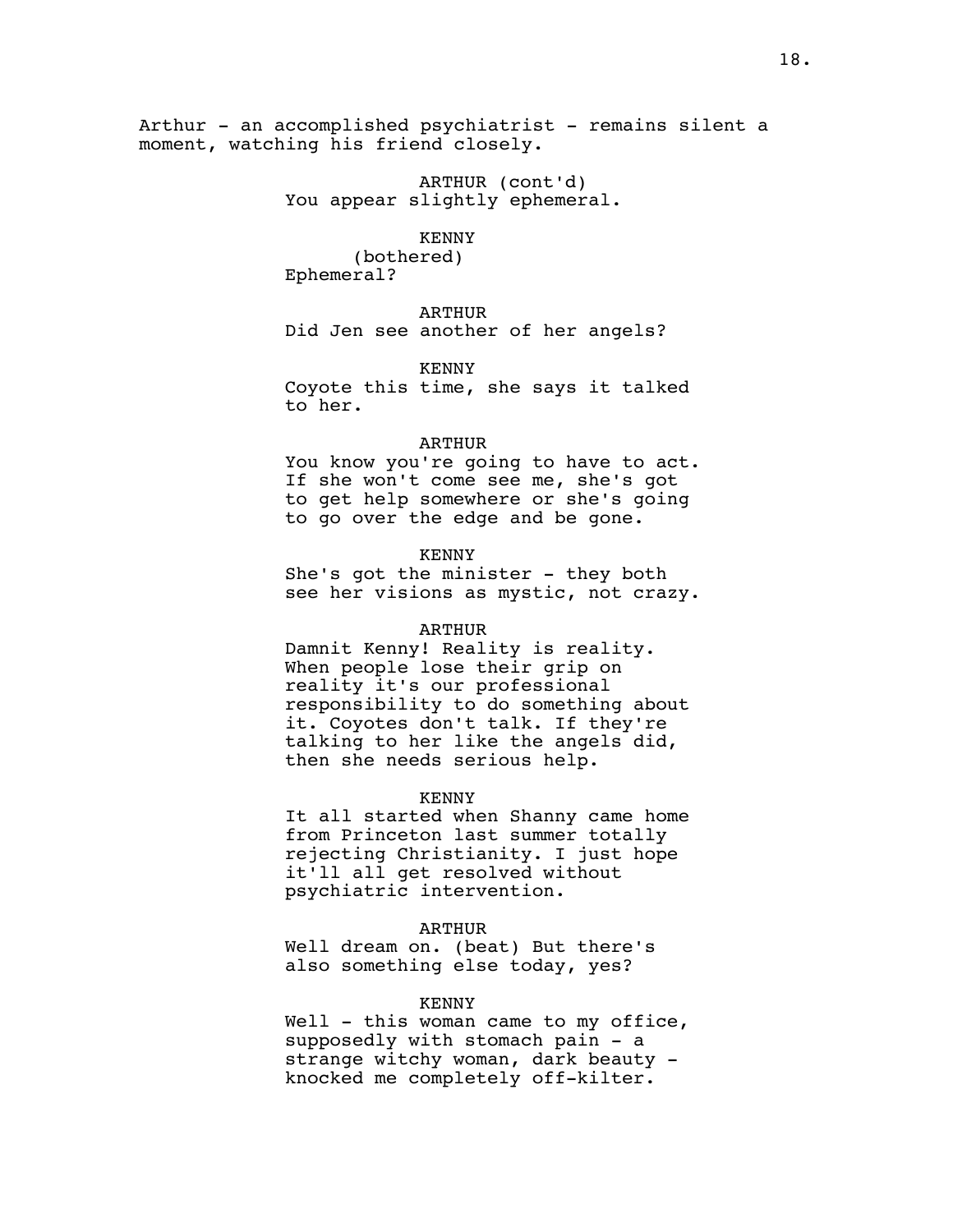Sexually?

# KENNY

Not quite. Wanted me to touch her, mistook me for some psychic healer.

# ARTHUR

(aping New Age jargon) But of course we are all healers! We have only to open our hearts and souls to the infinite holy energetics beyond the dull illusion of science, and amazing healing powers will come flooding in - of this I am absolutely certain. I mean look at your own father - I still can't comprehend all those local myths that grew up around that man.

Kenny eyes him.

KENNY

Hey, no joking about my dad - totally off-limits.

#### ARTHUR

Sorry - but he still makes me wonder. How'd he do all that stuff  $-$  using hypnosis?

#### KENNY

You and me, we were just kids when he died. We'll never know the truth.

# ARTHUR

Dead with a heart attack at fortytwo. Like I always say, if you can't heal yourself, you ain't no healer.

#### KENNY

Funny - I've known you since we were kids and still I don't know what you really believe.

# ARTHUR

#### (honestly)

That's because none of us knows what we believe deep down unless pushed to some extreme where we have to stand up and act - but you know full well that the whole psychic healing routine has been debunked.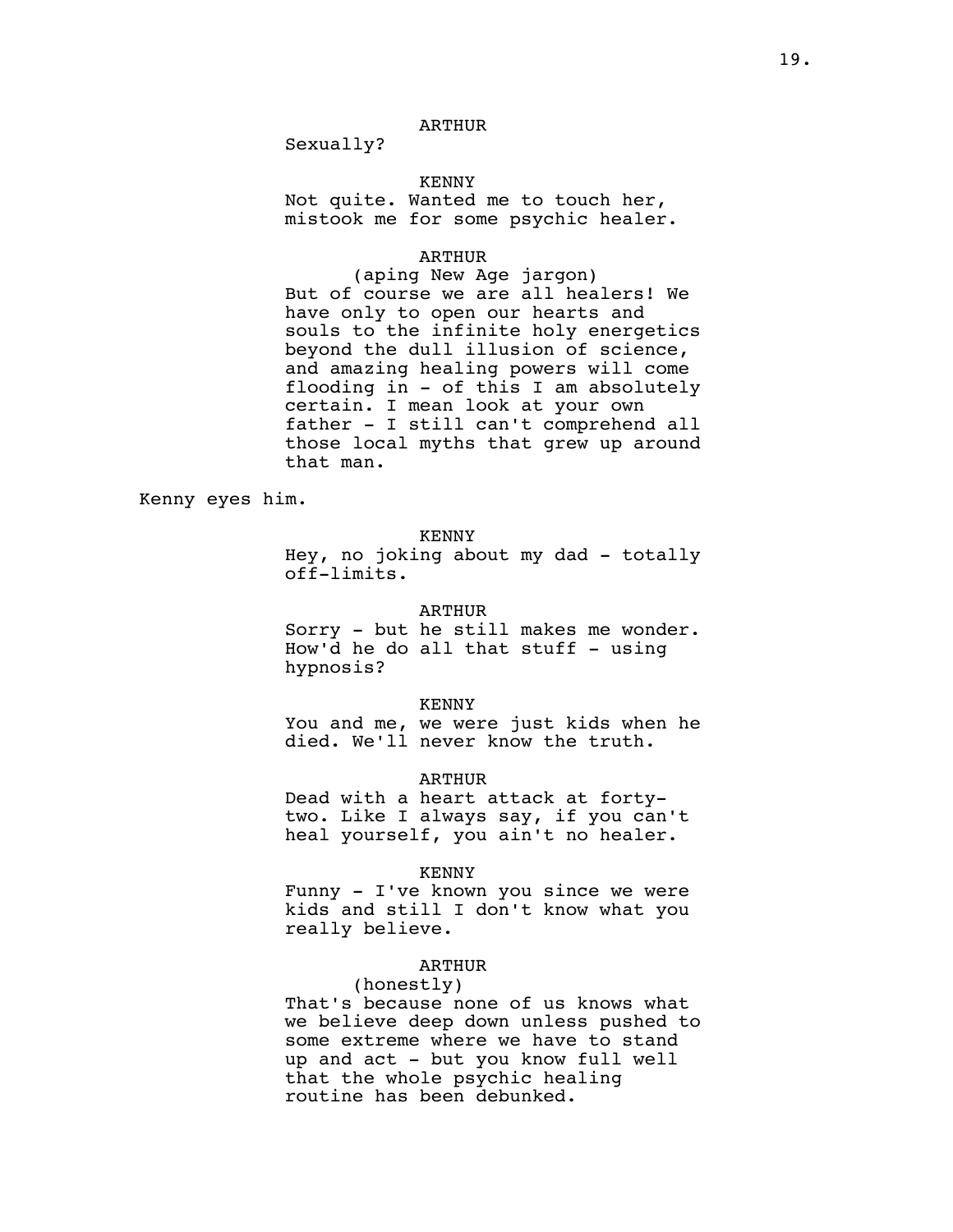KENNY

Well if it was true we'd both be out of a job.

ARTHUR

Believing in psychic powers of any kind is a clear sign of mental illness that needs serious treatment.

They fall silent a moment - Kenny drifting off somewhere.

ARTHUR (cont'd) Tell me more about this woman who wanted you to touch her and heal her. I see you're upset - or fascinated. Are you going to pursue her further, find out exactly how and where she likes to be touched?

KENNY

Pursue? Of course not.

A grin turns Arthur's lips playfully sensual.

ARTHUR In that case perhaps you might slip me her phone number.

Kenny laughs at that.

ARTHUR (cont'd) I'm serious. When a remarkable woman crosses our path we must leap into action.

KENNY (serious now) I'm telling you, she seemed slightly, well - unreal.

ARTHUR The best ones often are. On another front, are you free tomorrow?

KENNY Uhm - early hospital duty, then done for the day.

ARTHUR Perfect. Come sailing, meet my new girl. Her mother by the way, just like your dad, was supposedly a healer.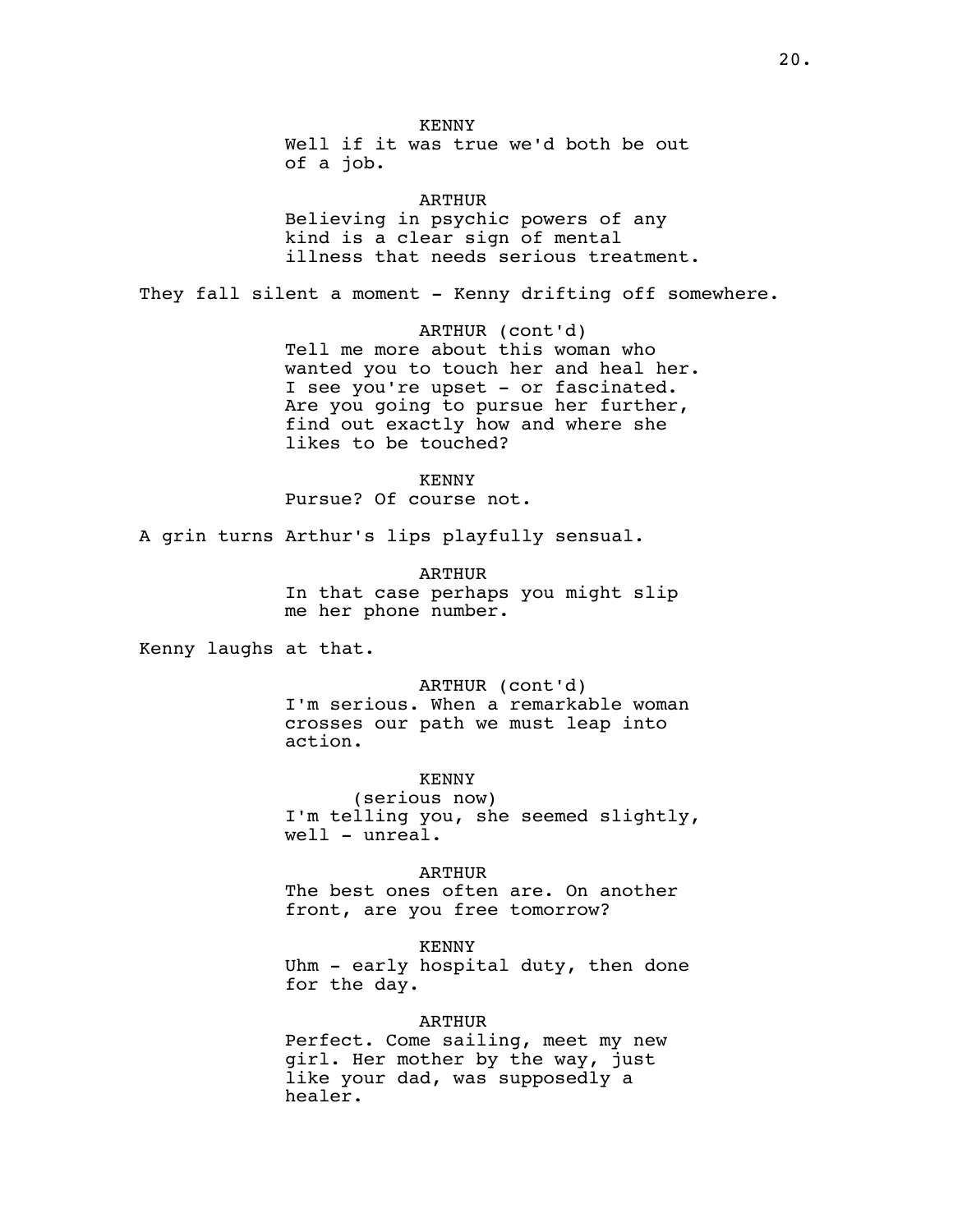KENNY Enough about healers. Ah, there's the waiter, I'm starved.

As the waiter lights a candle on the table , we HEAR the sound of someone humming a simple tune - a quiet spontaneous female voice.

# INT. CABIN UP MATILIJA CANYON - DAY

Madrina, dressed simply now, is standing in front of an easel, alone in a rustic two-room cabin.

On the easel is a radiant abstract chalk portrait - of Kenny but much older and darker, perhaps Tibetan-looking.

Madrina suddenly stops humming as she stares at the drawing, then adds a few finishing touches.

Her cell phone rings -

# MADRINA

Hello?

We see Lazantho in a room - it's snowing outside.

LAZANTHO Greetings cherished one - I bring news.

MADRINA Me also - it is possible that I have found him!

Lazantho reacts, surprised.

#### LAZANTHO

No, this is not possible. I myself have been guided - and just today I have met her. Yes, she is a woman! And I have sent her to you. Imagine though - she herself is deathly ill.

Madrina cocks her head in bewilderment.

MADRINA Are you certain, you have definitely found the one?

#### LAZANTHO

Yes - without question.

She turns to stare at Kenny's portrait.